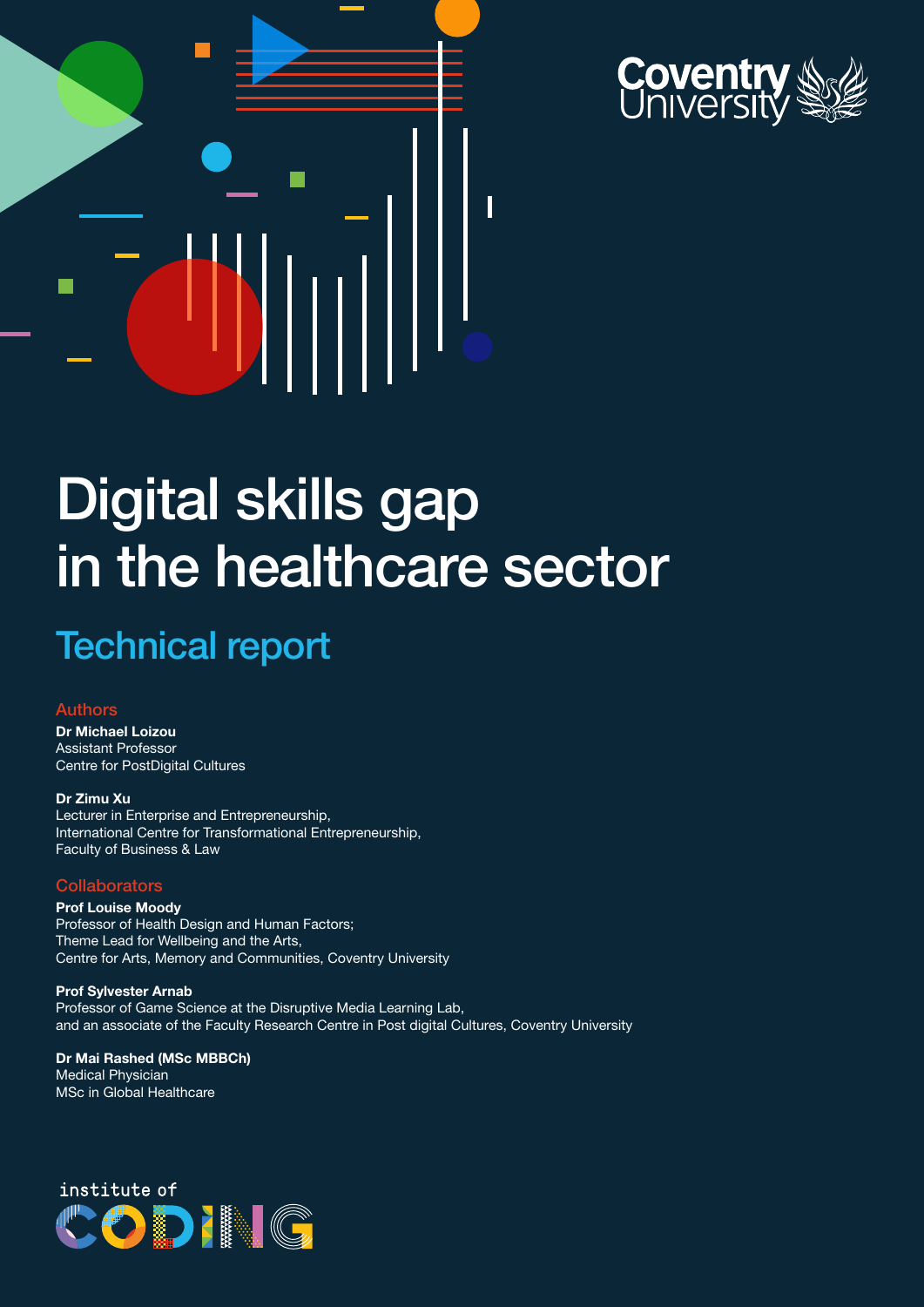- 3 Glossary of terms
- 4 Executive summary
- 6 1. Introduction
- 7 2. Key technologies and drivers for change
- 8 3. Trends
- 9 4. Overview of challenges
- 10 5. Skills gap
- 10 5.1. Different strata / specific digital skillset
- 11 5.2. General digital skills, familiarity, culture and perception
- 12 5.3. Good practices in addressing skills gaps
- 12 5.4. Potential challenges related to skills gaps persisting
- 13 6. Lessons learned from other countries and proposed solutions
- 14 7. Recommendations
- 18 References
- 21 Appendices

| <b>Term</b>        | <b>Definition</b>                                                                                   |
|--------------------|-----------------------------------------------------------------------------------------------------|
| V <sub>R</sub>     | Virtual Reality generally refers to a simulated                                                     |
| <b>AR</b>          | Augmented Reality refers to a type of interact<br>generated display, sound, text and effects to     |
| X <sub>R</sub>     | Extended Reality refers to all real-and-virtual                                                     |
| AI                 | Artificial Intelligence is the broader term that a<br>intelligence using decision trees and machine |
| Immersive training | Immersive training or immersive learning plac<br>physically or virtually, to replicate possible sco |
| Machine learning   | The category of AI that pertains to statistical<br>experience. Deep learning is a subcategory o     |
| <b>IoC</b>         | Institute of Coding                                                                                 |

experience that can be similar or different from the real world. tive, reality-based display environment facilitated by computer enhance the user's real-world experience.

environments generated by computer graphics and wearables. refers to methods which allow computers to copy human ilearning.

es individuals in an interactive learning environment, either enarios or to teach particular skills or techniques.

methods to allow machines to efficiently finish tasks by f machine learning.

### Glossary of terms



### **Contents**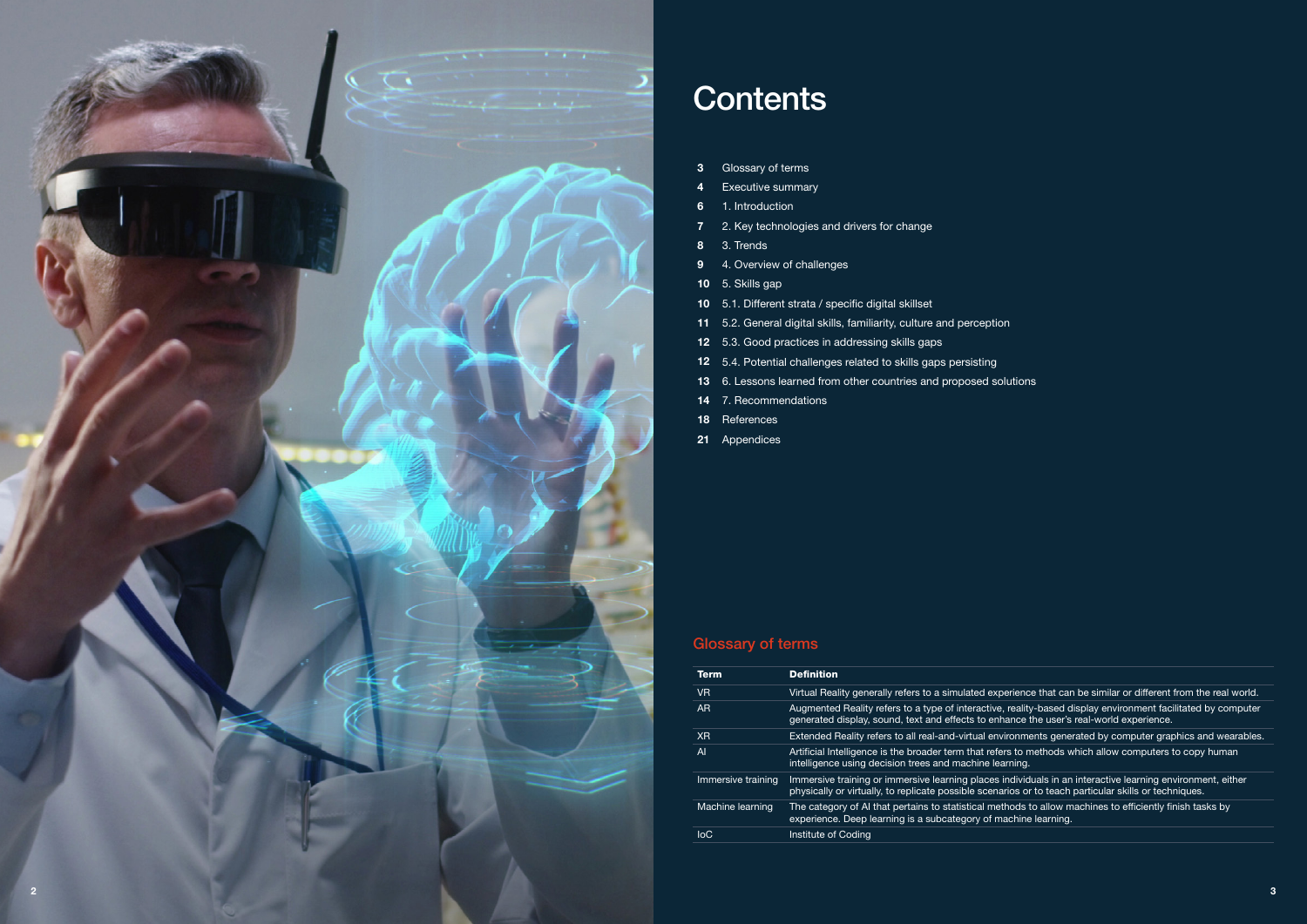In the last decade, the UK healthcare sector has been facing enormous complex challenges induced by the rising aging population, increased medical complexity, growing demand for healthcare services made worse by staff shortage, financial deficit, undesirable levels of efficiency and cost effectiveness (Deloitte Centre for Health Solutions, 2019).

These challenges are neither new nor unique to the UK, with strong evidence that global healthcare systems face similar challenges (Lluch, 2011). As a response, governments in different countries have developed strategies for investing in healthcare technologies and information management (Lluch, 2011) for the perceived benefits of improving patient outcomes (Quilter-Pinner and Muir, 2015; Department of Health & Social Care, 2018; Deloitte Centre for Health Solutions, 2019; Jones et al., 2019). Such improvements include, but are not limited to, improved drug management, decreased costs, enhanced patient experience, improved diagnosis and treatment, improved disease management and remote monitoring of chronic diseases (Deloitte Centre for Health Solutions, 2019).

In this context, the IoC has commissioned this report to examine how higher education providers can work with policy makers and HR departments in the healthcare sector to ensure a better alignment between technological change and staff skills. As a national organisation the IoC covers 33 universities and over 100 employers across England and Wales and aims to deliver productivity improvements for the UK through investment in higher level digital skills.

Specific policies have been setup in facilitating this digital health transformation process. For instance, the European Commission has approved the Privacy Code of Conduct on mobile health apps and adopted the recommendation which facilitates the exchange of cross-border health data as part of digital transformation of health and care in the UK (European Commission, 2018 and 2019). In the UK, NHS Digital has developed a set of interoperability standards on clinical IT systems in building an integrated digital health network (NHS England, n.d.). An open application programming interface architecture policy and supporting guidance has also been developed by NHS England and has laid out key expectations for healthcare organisations (Jones et al., 2019).

Digital technologies are recognised as a key component in healthcare transformation in the NHS Long Term Plan (2019). The UK has the potential to take the lead on healthtech but to do so, decision makers need to address challenges such as legacy technologies and commercial arrangements, inefficient organisational and delivery structures, risk-averse culture, limited available resources, a critical need to build and maintain public trust through enhanced privacy and security practices, fragmentation and variations towards digital transformation, and an increased gap between reality and policy ambition (Department of Health and Social Care, 2018).

- AI and machine learning: widely used in analysing data, especially big datasets
- **Human communication:** digital technologies to assist and improve communications such as chatbots
- **Self-management and wellbeing:** digital technologies that support people to measure and manage their conditions and treatment, such as the use of various healthcare apps or wearable devices, in collecting and feeding back data
- **Assisted living technology:** digital technologies that assist people to be more independent with their everyday activities

Together with data sciences, digital health technologies have become an integral part of modern living.

#### **Trends**

AI in healthcare is currently considered to be much more rooted than merely a digital tool as it plays a significant role in labour force. For example, it can not only assist administrative and clinical roles but can also allow physicians to be more humane. While resistance is still evident from the public, AI has been adopted and designed for making services more patient-centred (Loder and Nicholas, 2018).

#### Scope of the report

This report focuses on how higher education providers can engage with healthcare sector management to identify current and emerging digital skills gaps, as well as opportunities for supporting transformative change.

> **Extended reality (XR)** technologies provide a bridge that connects people, places and information. As the technology advances, it becomes more capable of overcoming distance issues of the healthcare industry. XR technologies can facilitate training (e.g. for surgeons), create environments for condition recovery (e.g post-traumatic stress), and provide virtual scenario opportunities among others.

The report is guided by the priorities of the Department of Health and Social Care (2018): put the right infrastructure in place, ensure that digital services meet peoples' needs, enable healthtech and innovation, develop the right skills and capabilities, and build an open culture. In this report, we have found that the implementation strategies, as outlined by the UK government, are likely to face barriers due to a lack of digital skills across a range of levels (e.g. senior management, front-line healthcare practitioners and back-end officers) and higher education providers will need to work with healthcare providers to address: knowledge in leading digital transformation in the NHS, adapting to state-of-the-art technologies, utilisation of data and data analytics, as well as, educating healthcare practitioners and patients. Thus, the focus of the report is to provide a guide for education providers to understand the opportunities and challenges in responding to the healthcare sector's digital skills needs.

### Key technologies

Currently, key digital technologies implemented in the healthcare sector includes:

In addressing the identified skills gap, the report recommends five training programmes be developed as a result:

Data analytics and machine learning have been increasingly discussed as data quantity grows exponentially. Data offers a fresh perspective for the NHS to enhance and conduct more research. With providers moving more deeply into the realm of value-based care and population health management, an agile and robust big data analytics team will become even more critical for maintaining revenue and raising quality.

### Executive summary

Overcoming data separation between different parties (e.g. hospitals and family doctors, social and clinical services, patients) involved in healthcare has been essential. Overseen by extensive regulation and policy guidance, open platforms, for example, can impel an integrated system over fragmentation and separation (GSMA, 2017).

Remote care is a cornerstone of NHS England's digital vision. The NHS Long Term Plan (2019) aims to provide convenient ways for patients to access advice and care through telephone and video consultations, specific healthcare platforms and the use of innovative devices (e.g. smart inhalers, apps) in the next five years.

Increasingly, digital health transformation is dealt more and more from a **holistic ecosystem approach**, addressing aspects such as the supply chain and strategic partnerships. It is recommended and implemented in a way that the government, healthcare organisations and the industry need to work together to realise the ambition in using technologies and becoming the global leader in healthcare.

#### Skills gaps

Various skills gaps are identified among front-line healthcare practitioners, senior-management and back-end officers (staff who analyse digital data collected). Senior management plays a key role in taking the digital revolution forward. However, research has found that management groups generally lack sufficient understanding on the value and application of digital technology for effectively guiding and driving digital transformation. Front-line practitioners who are dealing with patients on a daily basis need to be equipped with sufficient knowledge and skills on how they can use the data collected (Castle-Clarke and Imison 2016). Moreover, they are expected to take an active role in effectively educating and supporting patients in adopting and persistently using digital tools for best results (Castle-Clarke 2018). However, health professionals often do not express confidence enough to use or recommend certain digital solutions as there is a lack of understanding of the design logic behind them. In this field, the healthcare sector faces difficulties hiring staff with sufficient skills to fulfil the goals of data analytics (Terahard 2017).

In addition, drawn from interview conversations, fundamental gaps that need to be addressed are building up familiarity, creating a supportive culture and shifting people's perception (to be proactive and positive) of using new digital technologies that were not previously introduced into the system.

#### Training programme recommendations

- 1.Training programme to equip senior management with a sufficient level of understanding on the importance and urgency of digital transformation. Moreover, the holistic ecosystem approach is included to help senior management make strategic decisions in terms of allocating resources and supporting the digital transformation. Delivery mode: Online course or blended learning as CPD programme.
- 2.Training programme to increase front-line health practitioners' general confidence, familiarity and skills with digital technologies. The programme will incorporate immersive training systems and include the use of different types of digital technologies. Delivery mode: Scenario based learning, online or blended,
- or work-based CPD programme. 3.Training programme for dealing with security concerns and basic knowledge of data analytics for people involved in all aspects of digital healthcare.
- Delivery mode: Scenario based learning, online or blended, or work-based.
- 4.Training programme targeting communication skills to address the concerns raised in relation to the communication efficiency between front-line healthcare professionals and back-end officers. Delivery mode: Scenario based learning, online or blended, or work-based.
- 5.Training programme to provide opportunities for people to develop data analytics skills with a focus in healthcare. Delivery mode: Blended or challenge based or work-based programme (CPD or data analytics degrees).

As seen from the above training recommendations, many are additional programmes for existing staff. Thus, for these to be successful, it is essential for healthcare organisations' HR departments to work together with training providers to not only ensure the courses are designed with the most up-to-date requirements, but also for timing and other practical arrangements to be facilitated with minimal disruption.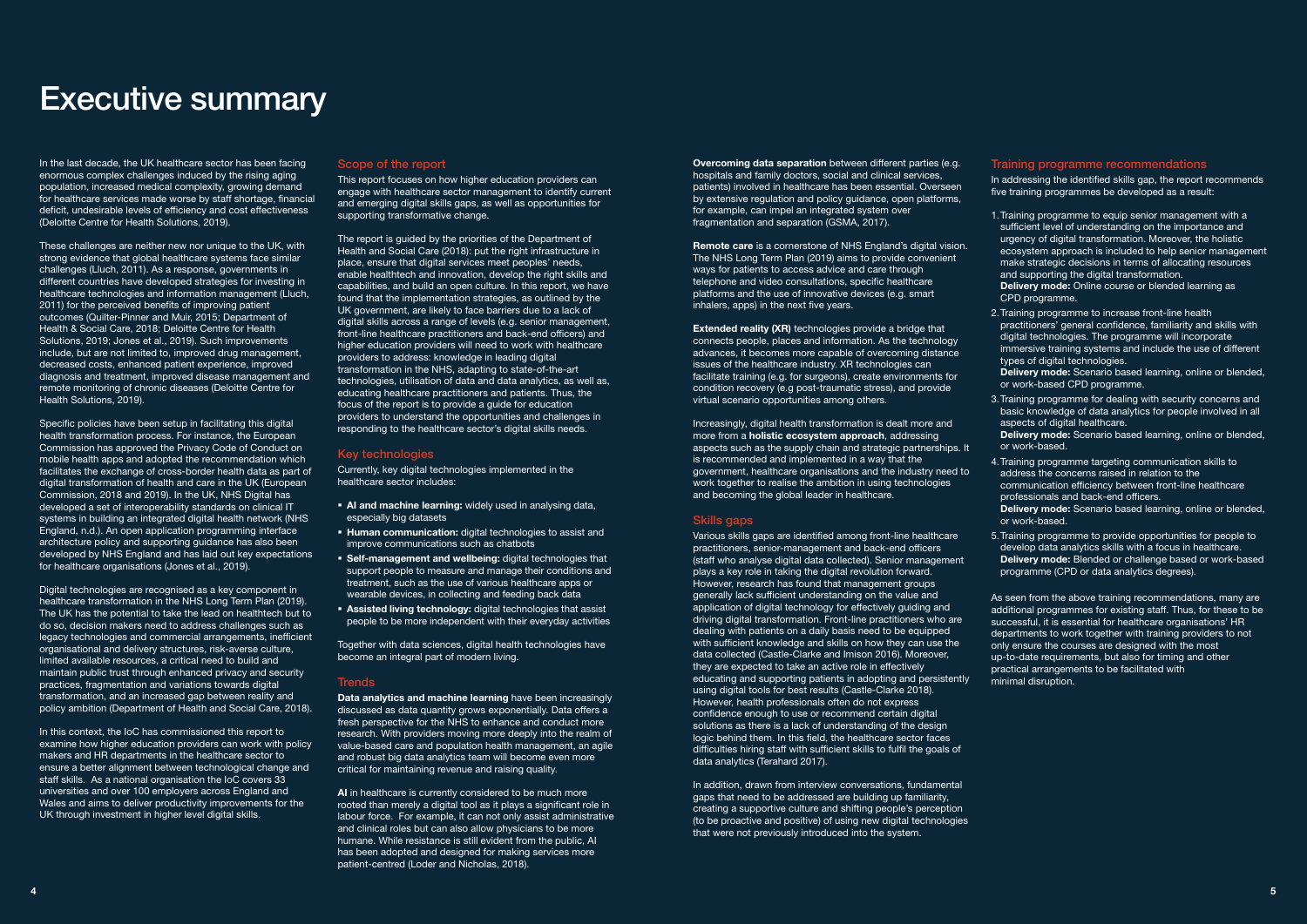The importance of managed technological change in the healthcare sector cannot be overstated at a time when financial and demographic pressures demand radical solutions to continue improving patient care and wellbeing.

The IoC is working closely with the healthcare industry to identify and respond to the digital skills requirements that may unlock much needed improvements in efficiency and care. As such, this report aims to provide a guide for education providers to understand the opportunities and challenges in responding to the healthcare sector's digital skills needs. To serve this purpose, this report provides a review of literature sources and an examination of how these aims relate to observations "from the ground", as indicated by 14 semi-structured interviews with participants involved in all aspects of healthcare. The participants are influential members from the industry, education and healthcare sectors. During the period of May to July 2019, interviewees were carefully selected to ensure a good representation of the different sectors, gender and age group. The majority of the interviews were conducted over the phone or via Skype. Appendix 1 shows the demographic information of each participant.

- AI and machine learning: widely used in analysing data, especially big datasets
- **Human communication:** digital technologies to assist and improve communications such as chatbots
- **Self-management and wellbeing:** digital technologies that support people to measure and manage their conditions and treatment such as the use of various healthcare Apps or wearable devices in collecting and feeding back data
- **Assisted living technology:** digital technologies that assist people to be more independent with their everyday activities

## 1. Introduction

Currently, key digital technologies implemented in the healthcare sector include:

Digital health technologies offer a massive potential to transform healthcare by making it considerably more responsive to consumers' needs, convenient for patients to access, and efficient and satisfying for providers to deliver in terms of cost saving (IHS Markit, 2019). For instance, innovative technologies can help to boost NHS productivity by 1.5%-3% compared to their historical average which ultimately can help to reduce financial deficiency (Quilter-Pinner and Muir, 2015). In 2015, Tim Kelsey, the then National Director for Patients and Information at NHS England, stated that an estimated £8.3bn-£13.7bn savings could be made through digitising the NHS (House of Lords, 2018). Regarding operational efficiency, digitalisation raises the bar to a whole new level of excellence. This is made obvious where significantly better standards of systems integration were achieved through enhancing patients' throughput processes. An example of this is the use of insulin pumps for people with type 1 diabetes where, compared to self-management, using such a pump can reduce unplanned hospital admissions, complications caused by mismanagement, and long-term deteriorations (Quilter-Pinner and Muir, 2015) which not only improved operational efficiency but also reduced cost. Additionally, digitalisation offers the option of AI-based analysis that highly contributes to decision support.

Finally, via VR and remote surgery access, digitalisation allows for an optimal team-oriented approach. On a similar note, significant efficiency advantages continue to prove the usefulness of digitalisation as a tool in a wide variety of applications. For example, Research and Development cost savings of over 20%, on average, were achieved. This improvement was made possible through the optimisation of clinical trials, for example, by advancing processes of recruitment as well as by sequencing patients according to digitally gathered biomarkers. A second advantage to digitalisation is seen in the application of production, marketing and sales that were powered by AI and big data where potential efficiency surges are predicted (Schermer and Brunninger, 2018).

# 2. Key technologies and drivers for change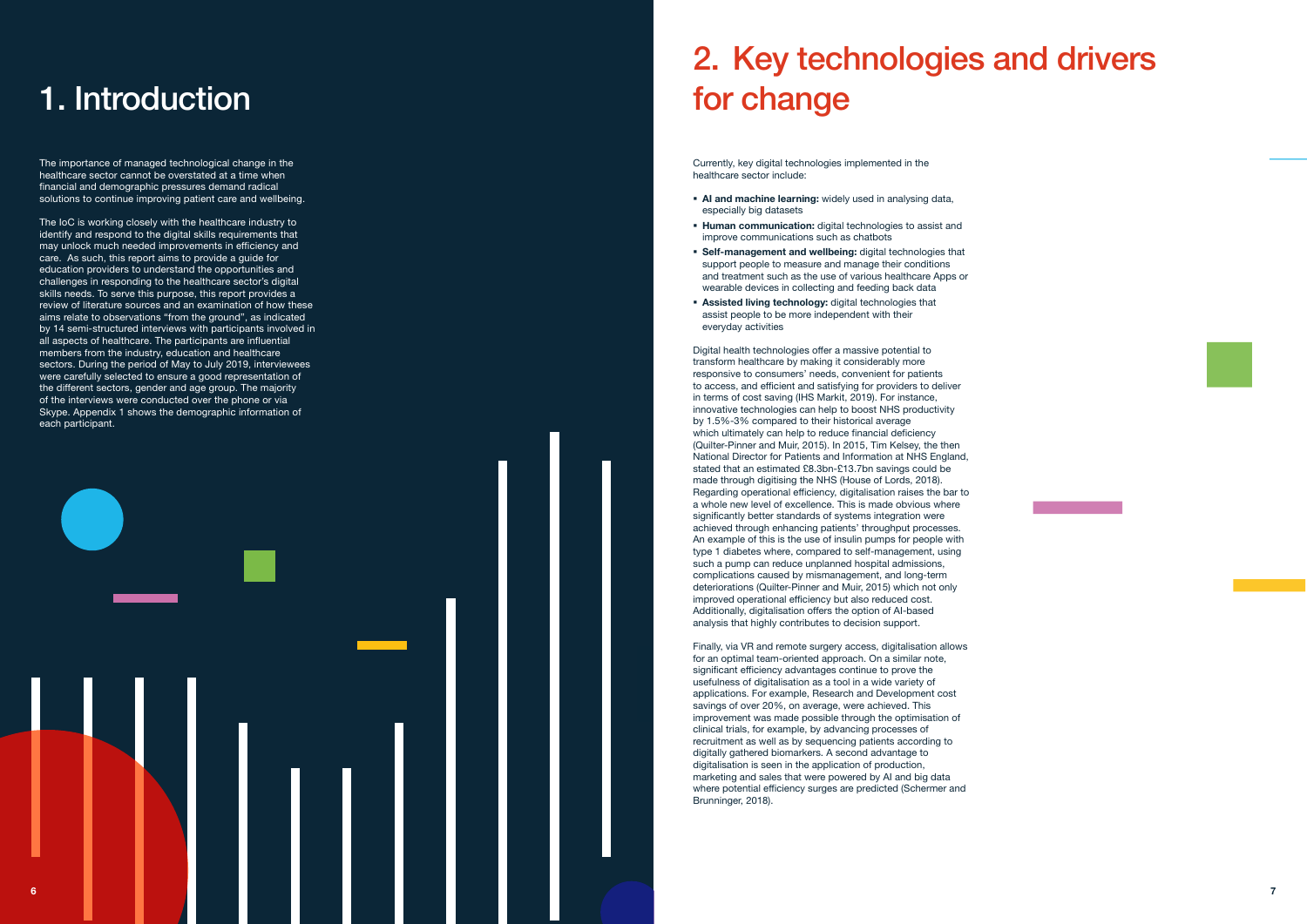

Figure 1. Digital health technology process and challenges

Data analytics and machine learning is a growing priority for healthcare providers in all aspects of both the supply chain and care pathway. As the focus shifts towards efficiency, value-based care and population health management coordinated and agile data analytic capabilities are critical for raising both quality and addressing revenue. Data offers a fresh perspective for the NHS to enhance and conduct more research. This is in addition to AI which also offers a novel analytical method for triage, logistics and for diagnosing patients (Castle-Clarke, 2018). For instance, the Clinical Support Unit, which is a part of the Somerset Primary and Acute Care Systems (PACS) Vanguard, partnered up with York University to provide user-friendly datasets on the entire health and social care across Somerset (Marjanovic et al., 2017). Resources across the community can therefore be shown, allowing an extensive picture to be drawn on the possible challenges, population-based needs and appropriate service design innovation (ibid). Efficient data management and analysis entails good practices in storing and using data which not only enables data analysis but also addresses issues on privacy and lack of interoperability.

AI in healthcare is currently considered to be much more rooted than merely a digital tool as it plays a significant role in labour force. Administrative and clinical roles are becoming more popular as AI allows more independent decision-making that is data-guided (Accenture Consulting, 2018). As AI can potentially automate part of the physicians' workload, it can improve the current situation of staff shortage and burnout (Academy of Medical Royal Colleges, 2019). AI can also provide direct-topatient services which is not restricted to the time of the day, location or verbal communication (ibid). However, it shall be noted that with the usual clinical routines, patient safety remains a priority, and therefore AI technologies should be developed and tested with caution and rigour. An essential step in the adoption process is attaining public trust (ibid). While the potential of AI is acknowledged, developers have to be warned that public acceptance and trust should not be taken for granted (ibid). There is a possibility that the public would still view AI as providing unclear advice and acting as an obstacle to healthcare access. Nevertheless, AI has the potential to contribute to primary care services as it can make healthcare services more attainable and more perceptive to patients' needs therefore making services more patient-centred (Loder and Nicholas, 2018).

It is essential to overcome data separation between hospitals and family doctors, mental and physical health, social and clinical services as well as patients. This can only be done through novel care and integration models capable of a more efficient service provision (NHS England, 2014). A holistic perspective is much needed (Castle-Clarke and Imison, 2016). Overseen by extensive regulation and policy guidance, open platforms, for example, can impel an integrated system over fragmentation and separation (GSMA, 2017). For instance, an open application programming interface architecture policy and supporting guidance has also been developed by NHS England and has laid out key expectations for healthcare organisations (Jones et al., 2019).

Remote care or remote consultations are a cornerstone of NHS England's digital vision. A multiyear investment of £45m is intended to increase uptake of online consultations (NHS England, 2016). These are increasingly offered by GP practices, although uptake remains low. Rural healthcare has also benefited from remote care and digital technologies.

Extended Reality (XR) is an umbrella term that includes both virtual reality and augmented reality applications. XR technologies provide a bridge that connects people, places and information. As the technology advances, it becomes more capable of overcoming distance issues of the healthcare industry. Extended reality includes both virtual and augmented reality technologies which blur the lines between reality and simulation. Immersive experiences made common by XR technology overcome the distance problem as VR offers a virtual environment with headsets and hand-held controllers for navigation in a virtual space (Accenture Consulting, 2018). One example would be a home-based virtual setting for a surgery resident to practise with. Another is virtual environments allowing cognitive therapy for war veterans recovering from post-traumatic stress (Accenture Consulting, 2018). A real-life application is seen in Florida hospital Tampa utilising VR models for employees and patients. Through recreating real-life situations, XR provides training opportunities for employees. Moreover, patients and families are better able to comprehend medical conditions through an XR-recreated patient anatomy model. That way, patients are able to choose between different therapy options and doctors are able to make more patienttailored surgical plans (Accenture Consulting, 2018). Experienced specialists would be able to teach novel techniques to medical residents in other country locations. This would mean that XR is more than capable of solving workforce problems by allowing businesses to find and grow the talents required and health organisations to locate the expertise needed from around the globe (Accenture Consulting, 2018).

Digital health should be dealt with from a holistic ecosystem approach, with a focus on the following factors: improvement of the healthcare supply chain, an increase of mergers and acquisitions in healthcare industries, and rising recognition of the digital health ecosystem concept. For example, Amazon's recent investments in healthcare intend to offer upstream and downstream solutions for the value chain of providers where Amazon Web Services (AWS) plays a supportive role (IHS Markit, 2019). Through integrating with Cloud technology, Amazon's AWS has adopted the concept of infrastructure-as-a-service. This could only have been possible through collaborations with the most common healthcare technology and life sciences vendors.

## 3. Trends 3. Trends 2. Trends 2. Trends 2. Trends 2. Trends 2. Trends 2. Trends 2. Trends 2. Trends 2. Trends 2. Trends 2. Trends 2. Trends 2. Trends 2. Trends 2. Trends 2. Trends 2. Trends 2. Trends 2. Trends 2. Trends 2.

While there are significant benefits and advantages, there are also barriers when adopting digital technologies in the healthcare sector. Figure 1 illustrates the implementation cycle of digital health technology and associated challenges.

Four main challenges are identified in the initial product design stage. Firstly, Hostetter et al (2014) points out that there is a lack of knowledge and deep understanding of the health care field from digital health entrepreneurs and technologist as many of them come from other industries. This has resulted in products developed that are mainly based on personal experience or anecdotal reports rather than addressing the core safety and efficiency concerns of healthcare service delivery. Secondly, technologies are advancing quicker than the organisations' capability to keep up which poses challenges for leaders to effectively incorporate technology into healthcare (Accenture Consulting, 2018). Furthermore, regulatory systems are essential in addressing ethical and legal concerns (Academy of Medical Royal Colleges, 2019). Last, but not least, current digital infrastructure has grown out of date and is unable to keep up with the growing demand for the a hyperconnected environment (Accenture Consulting, 2018; NHS Foundation Trust, 2018). Immediate actions have been urged in addressing issues around bandwidth, remote storage, and affordability (Accenture Consulting, 2018; NHS Foundation Trust, 2018; Academy of Medical Royal Colleges, 2019). However, such improvements require sufficient funding which may lead to further barriers in some places.

"I think the first one has got to be the infrastructure. You've got to have the devices, the Wi-Fi. Then again Wi-Fi sometimes struggles in hospital environments. You've got to have the access to the enabling technology before you can even begin to think about the application side of it." – P002

"For example, virtual reality learning environments, no hope at the moment within hospitals." – P009

During the practical implementation stages, we have identified nine key challenges in the reviewed literature. Firstly, in the absence of what is known as a clinical champion, staff can be reluctant to change (Castle-Clarke and Imison, 2016).

In addition, the lack of trust from both consumers and clinicians in adopting digital health technology (e.g. AI) can lead to hesitancy of adoption (Accenture Consulting, 2018). Concerns have also been raised over data management practices and associated privacy issues (Hostetter et al 2014; European Commission 2018; Academy of Medical Royal Colleges, 2019). Moreover, accountability during the decision-making process, particularly when AI is involved, is still in question (Academy of Medical Royal Colleges, 2019). There further exists a challenge related to inequalities and biases when using AI when training data is non-representative (Ibid). Doctor-patient relationships are also expected to be influenced by digital technologies such as AI where a significant shift is expected (Ibid). Concerns over skills shortage have been frequently brought up. Finally, infrastructure and regulatory systems can affect this implementation process (NHS Foundation Trust, 2018; Peters et al 2017).

Castle-Clarke and Imison (2016) reported that the NHS industry is seen by many as a slow adopter of digital technology and this has become a major concern to policy makers looking to eliminate tech unfamiliarity of NHS consumers and patients alike. Moreover, it is debated that the constant updates required for using digital tools could introduce an extra burden to patients. Therefore, patients' and staff members' disinclination to adopt technologies is to be expected. In addition, Brexit is also a concern regarding the workforce. For instance, 13% of nurses in the UK are originally from overseas. The fact that training a doctor requires 10 years and a nurse 3, makes addressing current workforce insufficiencies a priority.

In the "after-care" stage, three main concerns were raised. Firstly, Kennedy and Yaldren (2017) recommend an audit must be made on all current digital capabilities of the workforce and the provision of full support to digital champions for working with staff members and patients to improve the care service. Secondly, skills shortage may also prove to be a challenge in this stage. Challenges were further identified in educating patients and interpreting clinical data for patients (Castle-Clarke and Imison 2016).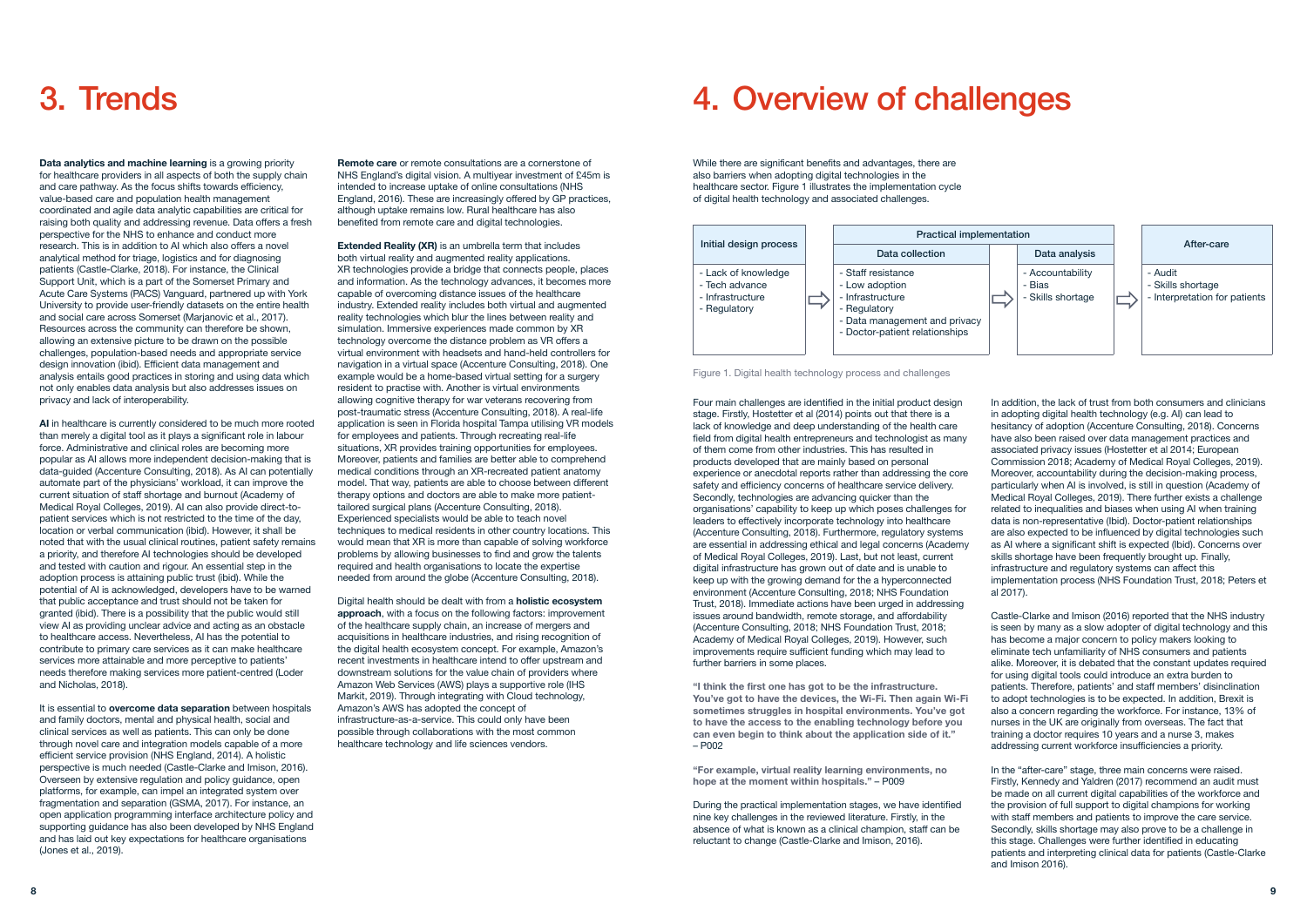As mentioned above, Tim Kelsey, the then National Director for Patients and Information at NHS England, stated in 2015 that an estimated £8.3bn - £13.7bn savings could be made via digitising the NHS (House of Lords, 2018). In overcoming these barriers and thriving to be the global leader in healthtech, the Department of Health and Social Care (2018) has set out four priorities: put the right infrastructure into place, ensure that digital services meet people's needs, enable healthtech and innovation, develop the right skills and capabilities and build an open culture. These priorities are guided by four principles: services to be designed around users and their needs, maintain public trust through ensuring privacy and security, embrace interoperability and openness, and ensuring inclusion with diverse needs in mind.

Through this project, we have found that the implementation strategies as outlined by the UK government are likely to face barriers due to a lack of skills across different levels (e.g. senior management, front-line healthcare practitioners and back-end officers) in various aspects such as sufficient skills and knowledge in leading digital transformation in the NHS, adapting to state-of-the-art technologies, data analytics and educating others.

#### 5.1. Different strata / specific digital skillset

In the digital health space, front-line health practitioners are also expected to take on roles of effectively educating and supporting patients in adopting and persistently using digital tools (Castle-Clarke 2018). To benefit from digital technologies, front-line staff also need to be equipped with sufficient knowledge and skills on how they can use the data collected (Castle-Clarke and Imison 2016). They are also in a position to recommend digital tools and encourage patients' adoption which requires skills and knowledge (Ibid). The possibility of remote care also demands for a different set of skills (see Appendix 2 for more details). However, health professionals are generally not feeling confident enough to use or recommend certain digital solutions as there is a lack of understanding on the design logic behind these.

Skills gaps are identified among front-line healthcare practitioners, senior-management and back-end officers (e.g. Deloitte, 2017; Lodar and Nicholas, 2018; Academy of Medical Royal Colleges, 2019; The Topol Review, 2019). Moreover, the majority of the interviewees expressed the view that training was also needed for acquiring specific digital skillsets such as using particular software or equipment, or tailored training/ support for different groups (e.g. senior management; front-line practitioners; back-end officers).

#### Senior-management

The leadership role of senior management is crucial to ensuring digital transformation, organisational change and the benefits for patients are all aligned. However, managers often did not start their training in a data-intensive environment, so there are significant gaps and variations in their understandings of how different technologies can be applied to address business and health priorities.

"My worry is the gap between all the managers that need to be trained." - P007

Thus, senior-management not only needs to enhance their understanding on the value of digital technologies in healthcare, but also develop sufficient skills and knowledge in effectively leading the transformation, for example within the NHS (Deloitte, 2015; Oxford Analytica, 2017; Loder and Nicholas 2018). Such skills go beyond traditional aspects on managing finances or human capacity but also demand for an ability to motivate staff to deliver change and ensure that a supportive infrastructure is in place (Maguire et al 2018).

#### Front-line health practitioners

Although skilled staff, such as nurses or doctors, may not have a skills shortage in that area per se, the majority of the interviewed participants reported that healthcare professionals require basic generic digital skills. These include digital communication skills, in particular, incorporating digital technologies in their signposting advice.

#### Back-end

Back-end officers refers to staff who analyse digital data collected. Terahard (2017) reported that nearly half of global businesses, including ones in the healthcare sector, face difficulties hiring staff with sufficient skills to fulfil the goals of data analytics. While some interviewees acknowledged that "there are pockets of people with the right skills (P007)", the majority of the interviewees believed that more training is needed for data processing and analytics' related tasks in general.

Data collection and analytics: front-line and back-end analytics and machine learning have been increasingly discussed as data quantity grows exponentially. Data offers a fresh perspective for the NHS to enhance and produce more research (Castle-Clarke, 2018). Usually, the staff working on the analytics are hired experts, and then the interpretation is done by the doctors, or the nurses, or the experts, when given the data. Therefore, some participants have dismissed the need for health professionals to acquire skills for data analytics. However, three participants, including one healthcare professional (consultant psychiatrist) reported that the reason data is not currently being collected properly is highlighted by the fact that the healthcare professionals do not understand data analytics or what the data to be collected is going to be used for. Discerning what kind of information needs to be collected is an essential pre-step for effective data analysis.

"If you are interested in patient flow in a hospital, this is what you actually want, not just a spreadsheet of a patients list." - P007

## 5. Skills gap

As a consequence of not having the right information collected, it has also been reported that a lot of the user cases are just stuck in the pilot stage and are struggling to move beyond that phase. Then again, as echoed by P009, it can be argued that the reason an average healthcare professional does not have skills to perform data analytics is simply because it is not part of their role. P008 also believes that there is no "digital skills shortage anywhere at the moment" as long as right collaborations can be formed. This observation speaks to the need for more people skills in bringing together and marshalling diverse specialist skills.

#### 5.2. General digital skills, familiarity, culture and perception

Skills gaps were identified among front-line healthcare practitioners, senior-management and back-end officers. This is echoed with interview participants who believed further training is needed for improving the general digital skills of both health practitioners and patients. Such digital skills refer to general use and familiarity of smart phones, tables, laptops, VR, AR and other types of digital devices. It was also often mentioned that age can play a significant role, where the younger generation tends to be more comfortable with using and learning about new digital technologies, whereas the ageing population tends to be less confident in embracing digital technologies.

Interviewees from different backgrounds expressed mixed views on the perception of basic digital skills. For example, P001, CEO of a company who provides digital solutions to the healthcare sector, believes that "not so much about the tablets and smart devices because that's pretty much a norm and everyday use for most of them" but recognises that support is needed for technologies such as AR and VR. On the contrary, interviewees who work in healthcare organisations believe that there is a large percentage of people who do not possess such general digital skills:

"We're trying to put in digital systems, I think actually a lot of people work on the assumption that everybody can actually use a computer with competence, and that's certainly not the case." - P003

In addition to general digital skills, the majority of the interviewees have brought up the topics of familiarity, perception and culture. This points towards a familiarity gap that needs to be addressed for people to feel comfortable with new technologies, a supportive culture to experiment and an open innovation model where new ideas can be fed up and acted upon.

"It's not so much the skills, it's more the familiarity of using state of the art technology." – P004

It is also worth noting that the arguments on general digital skills are also context specific in a sense that there are exceptions with certain hospitals or specific groups of people being more digital savvy than average. However, a few exceptions do not eliminate the need of caring for the vast majority.

#### 5.3. Good practices in addressing skills gaps

Several good practices were also brought up during the interview on addressing the skills gap and realising opportunities. Firstly, the digital product designed should be both user-centric and user-friendly, regardless of whether it is to be used by health professionals or patients. This can not only reduce the burden on extra training needed but also reduce the resistance in adopting digital technologies. Secondly, a holistic approach should be adopted in the process of introducing digital transformation. Such an approach calls for a nation-wide strategy that considers all aspects of the stakeholders (e.g. health professionals at all levels, patients) guided by the appropriate management team. To achieve this, the strategy must overcome the hurdle of entirely top-down or bottom-up approaches to find the right balance between the two. Thirdly, a co-creation and external collaboration strategy is beneficial for utilising existing resources effectively and creating an enhanced understanding "more widely across the use of all those systems" (P014). Fourthly, the learning by doing (or applied learning) is also seen as a great way of training. Fifthly, tailored conferences are also brought up by some interviewees as a good way of sharing and learning good practices. Last but not the least, P013 shared that introducing the changes incrementally with a carefully thought through process is also a good way for reducing any adoption/change resistance.

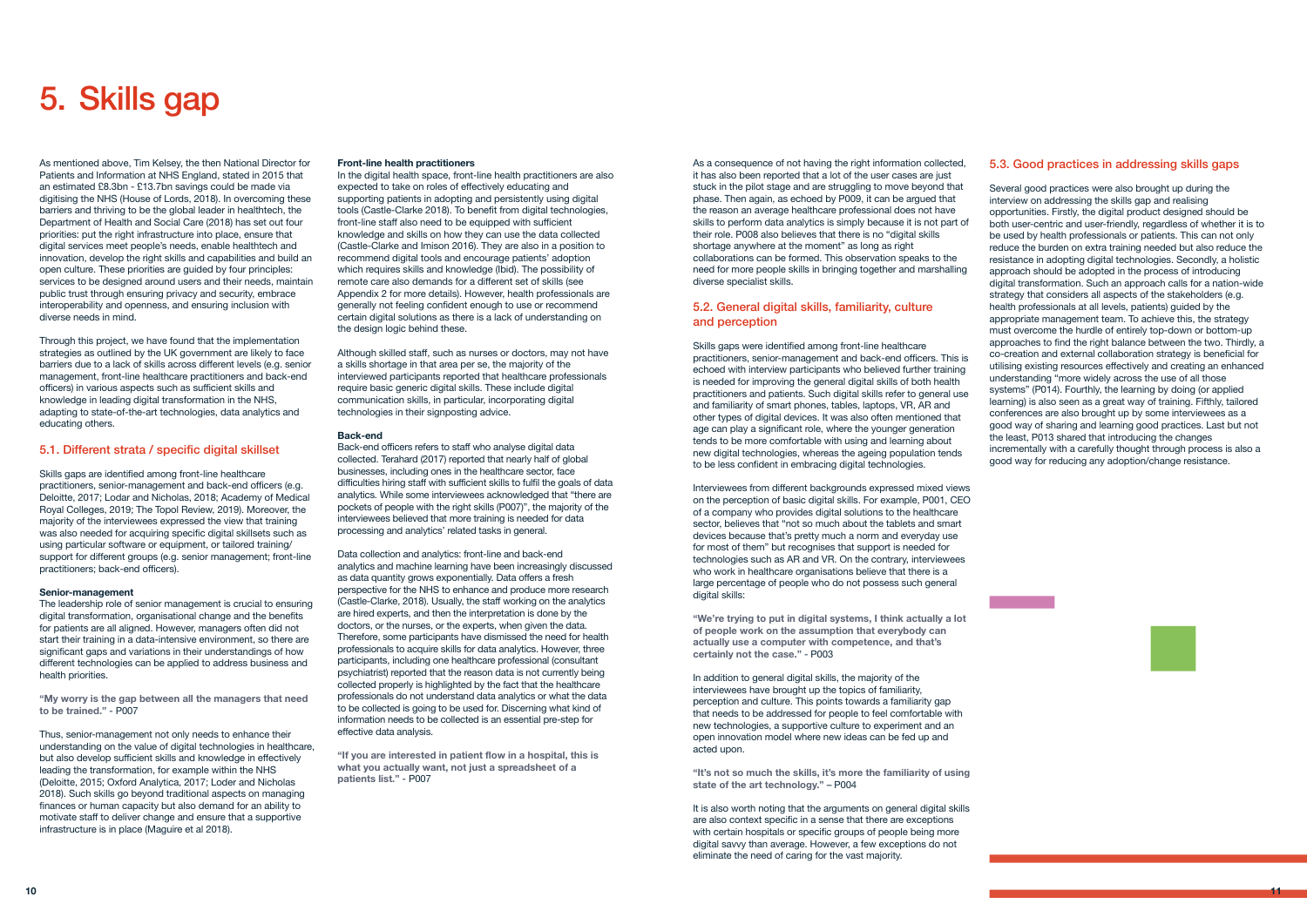#### 5.4. Potential challenges related to skills gaps persisting

The first challenge relating to persistent skills gaps is the resistance in adopting digital health technology. Echoed with literature findings, 13 out of 14 interviewees reported to either have personally seen or believed that there is such resistance. Only P001 reported to not having seen such resistance but to rather think that "healthcare as a sector is an early adopter of any latest technology that does come out". Generally, the resistance has already led to delays in adopting up-to-date technologies and substantially make the process more costly and less efficient.

The second challenge in addressing the skills gap is on the lack of holistic strategies and lack of a clearly set national-wide digital transformation strategy or guidance with individual NHS Trust or organisations being left to decide on their own approaches. The lack of skills and sufficient knowledge, especially at senior management level, can lead to a lack of holistic strategies and result to fragmented systems and wasted efforts both at national and local levels.

"They only keep looking at doing a project or so in isolation. That just then ends up sitting as a pilot with no real business results per se." - P001

"There are lots of stories where perhaps some technology has been adopted without thinking about how this is going to fit into the bigger picture." - P010

It also is a fact that technology often needs upgrading and it may be difficult and costly for the healthcare sector to keep up with what is also often a highly regulated market.

Where the majority of the interviewees reported that there is a resistance in adopting digital health technologies, only one person (P001) reported a different view. As the CEO of a digital solutions provider and having worked with different healthcare organisations on various projects, P001's view is influenced by his experience which might be limited to certain groups and certain period of time. In part, such different opinions demonstrated the imbalanced development in different healthcare organisations. A holistic strategy should also take this into consideration.

While it is generally accepted that there is a lack of digital skills, concerns were also raised on what the appropriate level of expectations are. For instance, health professionals largely do not possess advanced data management and analytics skills. However, questions were raised whether they should be expected to possess such skills or to what level they should be competent. Such concerns should be addressed prior to designing and incorporating any training programmes into health professionals' jobs. Or perhaps, as other interviewees (P008 and P014) mention, effective collaborations with external partners could potentially be another way forward for addressing this issue.

> For instance, through analysing the challenges in scaling digital health in emerging markets, GSMA (2017) proposed that an "ecosystem collaboration is needed to address current fragmentation and create a holistic digital health model" and "industry collaboration is also needed to address current interoperability issues and drive health data integration". In the report conducted for Accenture by Oxford Analytica (2017), one of the interview participants stated that they "had to gain control over data management and unify systems. Before, every island had its own system" several years before the study. They have been addressing this issue with considerable success by "introducing systems that are scalable, to accommodate the needs of different business areas". In particular, it is reported that discarding legacy subsystems has seen significant efficiency improvement and cost saving (Oxford Analytica, 2017).

In responding to the identified trends and challenges, a number of more specific solutions have been proposed:

It has been reported that there exists a fearfulness around what shared information will be used for. This, in turn, explains why several NHS systems are locked down. Moreover, there is a growing need for healthcare professionals to include digital technologies into their signposting advice for patients. Such security awareness related gaps needed to be narrowed to allow patients to trust technologies and understand what their information is shared for.

Other potential risks caused by a lack of skills and knowledge include an imbalanced workload, a breach of data protection laws and even a cause for deaths and injuries.

Various lessons have been drawn from studies in other countries:

- 1.Industry collaborations are required to face current interoperability challenges that do not allow for asteady progress towards the integration of healthcare data;
- 2.A holistic ecosystem approach with all stakeholders involved is needed for a more integrated digital health sector;
- 3.Sufficient and appropriate government policy intervention and funding can help scale up the health digitalisation process;
- 4.Hospitals and clinics are also required to update ICT systems and to integrate digital health models;
- 5.Inadequate funds remain a persistent issue in developing countries with ongoing negative effects on service access, quality and health consequences;
- 6.The process of digitising patients is a lengthy one relating to technology as well as privacy concerns;
- 7.As a labour-intensive industry, it is essential to educate health professionals with the appropriate tech knowledge and equip senior-management with sufficient knowledge and resources to effectively lead the digital transformation (Oxford Analytica, 2017; GSMA, 2017).
- 1.Defining opportunities for focusing on the country's greatest health and delivery system problems;
- 2.Closing knowledge gaps among stakeholders such as consumers, technology developers, entrepreneurs, health care executives, and investors;
- 3.Creating test beds in care settings;
- 4.Enabling a consumer-centred design and valuations of new technologies;
- 5.Addressing operational factors and challenges related to an evolving reimbursement and policy landscape (Hostetter et al, 2014; Oxford Analytica, 2017; GSMA, 2017; Slovensky, 2017).

In addressing the skills shortage, an initial step suggested is to accelerate experiential education where VR and AI can provide great opportunities for immersive training (e.g. design thinking in the board room, simulation training equipment and apprenticeships for on job training) (Accenture, 2018). Additionally, more vulnerable learners (e.g. older staff and staff in manual roles) require tailored support such as providing information on career pathways through modular training (Ibid). It is also recommended that efforts are to be directed towards individuals' incentivisation rather than institutions and graduates for increasing the skill mix on an individual basis. Health professionals are also advised to widen their skillset (Ibid). Finally, recognising the importance of collaboration among team members, team-based training is considered to best suited for these cases (Slovensky, 2017).

# 6. Lessons learned from other countries and proposed solutions

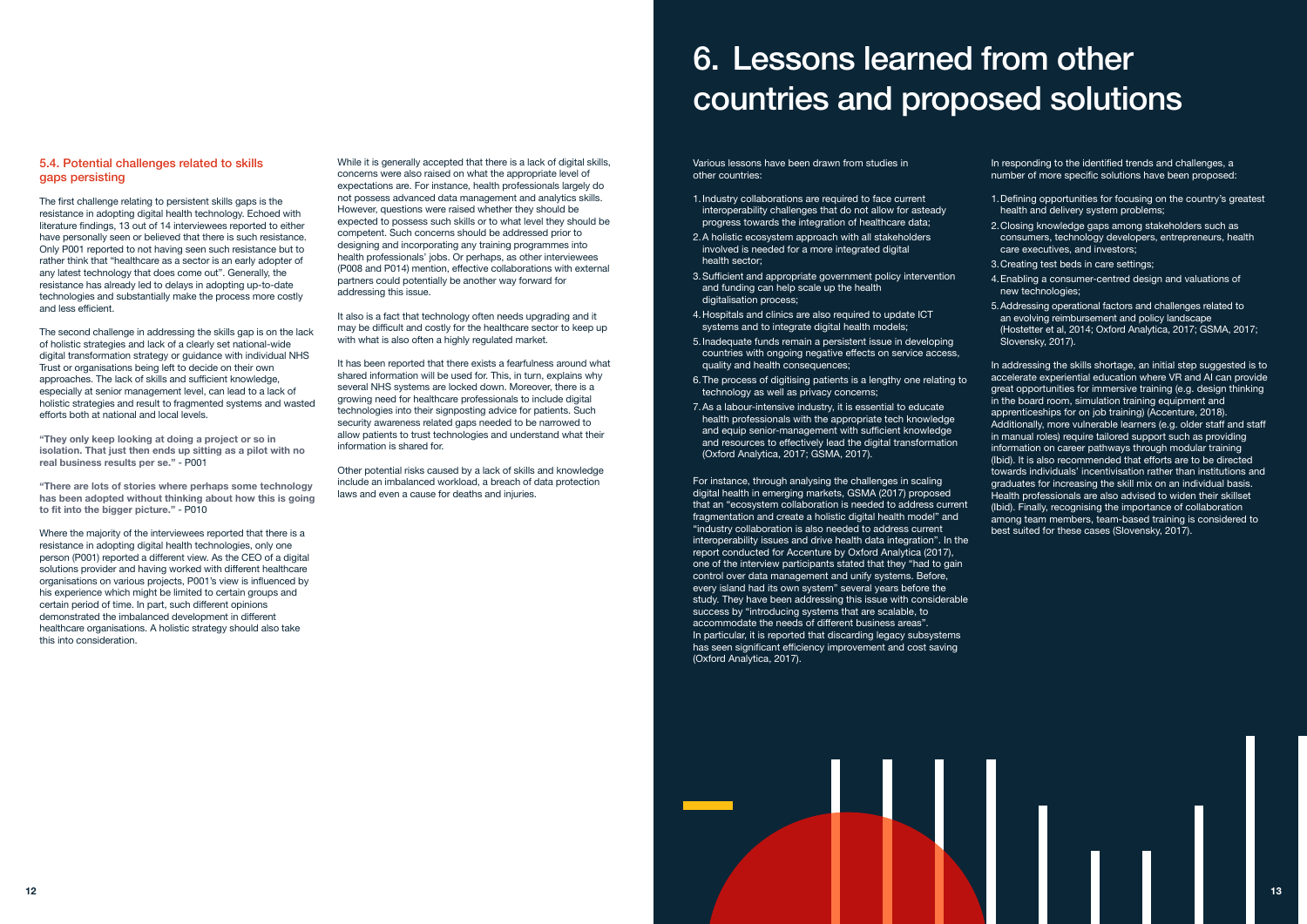## 7. Recommendations

The need for a holistic ecosystem approach was identified from both literature and interviews. In addition to training people with specific skills for particular software, it is equally important to work on changing perception and culture and build familiarity which can have longer term benefits. In addressing the skills gap identified, five training programmes targeting different strata and skills perspectives are recommended. However, it should also be noted that, based on different opinions and experiences on what training is needed for effectively addressing the skills shortage issue, this will, inevitably, be a trial-and-error process.

Key learning and recommendations: Overall, both the literature review and interviews have confirmed that there is still a long way to go in order to close the digital skills gaps and bring about a successful digital transformation. Generally, skills gaps exist on various aspects and within different stakeholder groups: front-line healthcare practitioners need to become more confident in recommending and using digital technologies; senior management needs to acquire a wider and deeper understanding on what digital transformation means for effectively guiding the process; patients' skills and competencies also need to be taken into consideration when implementing digital technologies.

To address such skills shortages, it is necessary to adopt a systematic and holistic approach that addresses all aspects of the transformation process including creating a supportive culture, upgrading the infrastructure, and providing training for general and specific digital skills. To this effect, we recommend five main types of training for higher education (HE) to provide in addressing the identified digital skills gaps through innovative educational and training solutions:

Delivery mode: Scenario based learning, online or blended, or work-based

- 1.Tailored training is needed for senior management. Firstly, senior management teams need to improve their understanding on the importance and urgency of digital transformation. As mentioned during the interviews, an immersive training method is well suited for this purpose. Secondly, the training should include sections on the holistic ecosystem approach in which elements such as culture, infrastructure, workforce education and development are discussed. In doing so, senior management can become more capable on allocating resources and supporting the digital transformation from the senior level. Delivery mode: Online course or blended learning as CPD programme.
- 2.Training programmes are needed to increase front-line health practitioners' general confidence and familiarity with digital technologies. An appropriate design of immersive training systems, including the use of different types of digital technologies (e.g. mobile apps, chatbots, AI and machine learning, assisted living technology, XR), could help with the training process. Such transferable skills, and a positive mindset developed as a result, can make the digital transformation more efficient in the long term. Delivery mode: Scenario based learning, online or blended, or work-based CPD programme

Accenture (2018) Digital Health Technology Vision 2018: Intelligent Enterprise Unleashed. [online] available from <https://www.accenture.com/gb-en/insights/health/digitalhealth-tech-vision-2018> [01 September 2019]

3.Training is also recommended for dealing with security concerns and basic knowledge of data analytics for people involved in all aspects of digital healthcare. Such training can help reduce resistance from both patients and health practitioners in adopting digital health solutions. Scenario based short courses.

Delivery mode: Scenario based learning, online or blended, or work-based

4.In addressing the concerns raised in relation to the communication efficiency between front-line healthcare professionals and back-end officers, a programme targeting communication skills is also recommended. Training programmes or materials facilitated by immersive learning including the use of XR technologies can help the training process.

5.Although general training can partly prepare health practitioners for adopting the majority of digital health solutions, some more specific training might still be needed for using specialised software or performing specific roles. For instance, in addressing the skills gap in data analytics, training programme shall be designed to provide opportunities for people to develop their analytics skills with focus in healthcare.

> Marjanovic, S., Sim, M., Dubow, T., Corbett, J., Harte, E., Parks, S., Miani, C., Chataway, J. and Ling, T. (2017) Innovation as a driver of quality and productivity in UK healthcare. [online] available from <https://www.rand.org/ pubs/research\_reports/RR1845.html>[19 Jan 2020]

Delivery mode: Blended or challenge based or work-based programme (CPD or data analytics degrees).

For these recommendations to deliver the intended benefits, training departments need to work with practitioners and training providers to deliver a solution that fits the broader organisation culture and objectives, whilst creating minimal disruption to operations.

> NHS England (2014) Personalised Health and Care 2020. [online] available from <https://www.digitalhealth.net/includes/ images/news0254/PDF/0172\_NHS\_England\_NIB\_Report\_ WITH\_ADDITIONAL\_MATERIAL\_S8.pdf> [01 Sept 2019]

Future research: To address the skills gaps appropriately and effectively and make the holistic ecosystem approach possible, it is necessary to carry out a broader scoping study of the current situation of the digital healthcare sector. It is also essential to answer the more fundamental concerns in addition to tackling any general or specific digital skills training. For instance, what digital skills or at what level do healthcare professionals need to possess in the specific context of often already stressful and demanding jobs.

### **References**

Academy of Medical Royal Colleges (2019) Artificial Intelligence in Healthcare. [online] available from <https:// www.aomrc.org.uk/wp-content/uploads/2019/01/Artificial\_ intelligence\_in\_healthcare\_0119.pdf> [01 September 2019]

Castle-Clarke, S. (2018) The NHS at 70: What will new technology mean for the NHS and its patients? [online] available from <https://www.kingsfund.org.uk/publications/ nhs-70-what-will-new-technology-mean-nhs-and-its-patients> [01 September 2019]

Castle-Clarke, S. and Imison, C. (2016) The digital patient: transforming primary care? London: Nuffield Trust.

Deloitte Centre for Health Solutions (2019) Closing the digital gap: shaping the future of UK healthcare. [online] available from https://www2.deloitte.com/content/dam/Deloitte/uk/ Documents/life-sciences-health-care/deloitte-uk-life-scienceshealth-care-closing-the-digital-gap.pdf [01 Sept 2019]

Department of Social Care (2018) The future of healthcare: our vision for digital, data and technology in health and care. [online] available from <https://www.gov.uk/government/ publications/the-future-of-healthcare-our-vision-for-digitaldata-and-technology-in-health-and-care/the-future-ofhealthcare-our-vision-for-digital-data-and-technology-inhealth-and-care> [01 Sept 2019]

European Commission (2019) Digital Single Market. [online] available from <https://ec.europa.eu/digital-single-market/en/ news/ehealth-adoption-primary-healthcare-eu-rise> [01 Sept 2019]

GSMA (2017) Scaling digital health in developing markets. [online] available from <https://www.gsma.com/ mobilefordevelopment/resources/scaling-digital-health-indeveloping-markets/> [01 Sept 2019]

HIS Markit (2019) How e-commerce can disrupt healthcare provision and distribution: The case of Amazon. [online] available from <https://technology.ihs.com/api/binary/612420> [01 Sept 2019]

Hostetter, M., Klein, S. and McCarthy, D. (2014) Taking digital health to the next level: Promoting Technologies That Empower Consumers and Drive Health System Transformation. [online] available from <https://www. commonwealthfund.org/publications/fund-reports/2014/oct/ taking-digital-health-next-level> [01 Sept 2019]

House of Lords (2018) NHS and Healthcare Data Debate on 6 September 2018. [online] available <https://researchbriefings. parliament.uk/ResearchBriefing/Summary/LLN-2018-0091>[19 Jan 2020]

Jones, G.L., Peter, Z., Rutter, K. and Somauroo, A. (2019) Promoting an overdue digital transformation in healthcare. [online] available from <https://www.mckinsey.com/industries/ healthcare-systems-and-services/our-insights/promoting-anoverdue-digital-transformation-in-healthcare#> [19 Jan 2020]

Kennedy, S. and Yaldren, J. (2017). A look at digital literacy in health and social care. British Journal of Cardiac Nursing, 12(9), 428-432.

Lluch, M. (2011) Healthcare professionals' organisational barriers to health information technologies—A literature review. International journal of medical informatics, 80(12), 849-862.

Loder, J. and Nicholas, L. (2018) Confronting Dr Robert: Creating a people-powered future for AI in health. [online] available from <https://www.nesta.org.uk/report/confrontingdr-robot/> [01 Sept 2019]

Maguire, D., Evans, H., Honeyman, M. and Omojomolo, D. (2018) Digital change in health and social care. London: The King's Fund.

Monitor Deloitte (2015) Digital Health in the UK: An industry study for the Office of Life Sciences. [online] available from <https://www2.deloitte.com/uk/en/pages/life-sciences-andhealthcare/articles/digital-health-in-the-uk.html> [01 Sept 2019]

NHS England (2016) General practice forward view: April 2016. NHS England. [online] available from <https://www. england.nhs.uk/wp-content/uploads/2016/04/gpfv.pdf> [01 Sept 2019]

NHS England (2019) NHS long term plan to tackle major killer conditions and save up to half a million lives. [online] available from <https://www.england.nhs.uk/2019/01/long-term-plan/> [01 Sept 2019]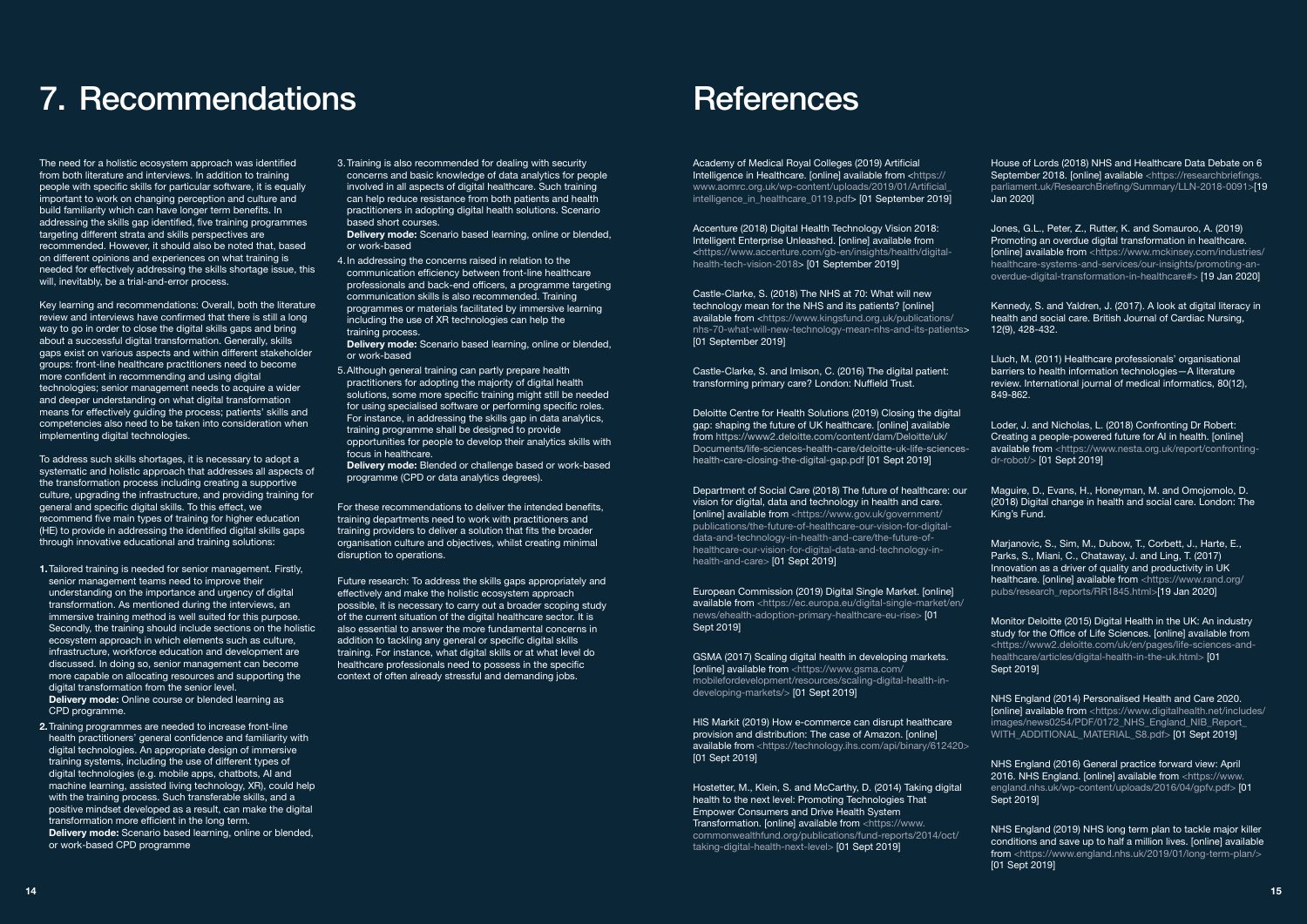NHS England (2019) A Digital Framework for Allied Health Professionals. [online] available from <https://www.england. nhs.uk/wp-content/ uploads/2019/04/a-digital-framework-for-allied-healthprofessionals.pdf> [01 Sept 2019]

NHS England (n.d.) Interoperability. [online] available from <https://www.england.nhs.uk/digitaltechnology/ connecteddigitalsystems/interoperability/> [019 Jan 2020]

Oxford Analytica (2017) CIO perspectives on digital healthcare-Saudi Arabia. [online] available from <https://www. accenture.com/sa-en/insight-cio-perspectives-digital-health> [01 Sept 2019]

Quilter-Pinner, H. and Muir, R. (2015) Improved circulation: unleashing innovation across the NHS. [online] available from <https://ippr.org/read/improved-circulation-unleashinginnovation-across-the-nhs#introduction> [01 Sept 2019]

Schermer, G. and Brunninger, M. (2018) The Promise of Digital Health. [online] available from <https://www. goetzpartnerssecurities.com/research/publications/ publication/compass-the-promise-of-digital-health-report> [01 Sept 2019]

Slovensky, D. J., Malvey, D. M. and Neigel, A. R. (2017). A model for mHealth skills training for clinicians: meeting the future now. Mhealth, 3(24).

The Topol Review (2019) Preparing the healthcare workforce to deliver the digital future. [online] available from <https:// topol.hee.nhs.uk/wp-content/uploads/HEE-Topol-Review-2019-printable.pdf>[01 Sept 2019]

# References Appendices

| Code  | Education                                                                                                                                                     | Roles and backgrounds                                                                                                                                                                                                  | Age group | Gender |
|-------|---------------------------------------------------------------------------------------------------------------------------------------------------------------|------------------------------------------------------------------------------------------------------------------------------------------------------------------------------------------------------------------------|-----------|--------|
| P001  | <b>BSc Engineering, MSc HR</b>                                                                                                                                | CEO of a digital solution company, collaborated with the healthcare<br>sector for 10 years                                                                                                                             | $31 - 40$ | Female |
| P002  | <b>BSc Engineering</b>                                                                                                                                        | Managing Director of a digital solution company, supplied digital<br>products to healthcare organisations                                                                                                              | $51 - 60$ | Male   |
| P003  | Nursing, MSc Healthcare<br>Management & Policy                                                                                                                | Deputy Chief Nurse in an NHS Trust                                                                                                                                                                                     | $41 - 50$ | Male   |
| P004  | PhD in Maths                                                                                                                                                  | Director of Research and team leader in a digital solution company,<br>little experience in healthcare but good familiarity with research<br>systems for digital health                                                | $31 - 40$ | Male   |
| P005  | <b>MA Animation</b>                                                                                                                                           | Developed digital systems for the NHS relating to immersive<br>learning software, working in the Faculty of Life Sciences in a<br>university                                                                           | $31 - 40$ | Male   |
| P006  | <b>MBBS</b>                                                                                                                                                   | Consultant Psychiatrist for People with Learning Disabilities,<br>consultant for in-out patients for over 30 years                                                                                                     | $61+$     | Male   |
| P007  | <b>MSc Physics</b>                                                                                                                                            | Currently a contractor for the West Midlands Academic Health<br>Science Network. Has over 16 years' experience in NHS Digital field                                                                                    | $41 - 50$ | Male   |
| P008) | <b>BSc Computer Science, MSc</b><br>Interactive Technologies, PhD<br>Human Computer Interaction                                                               | University lecturer, collaborated with the healthcare sector on<br>several projects                                                                                                                                    | $31 - 40$ | Male   |
| P009  | MSc Midwifery, Education<br>in Midwifery, Public Health<br>Practitioner                                                                                       | In Midwifery for 22 years, public health practitioner for 8 years                                                                                                                                                      | $51 - 60$ | Female |
| P010  | <b>BSc</b>                                                                                                                                                    | 17 years' experience in healthcare and especially mental healthcare                                                                                                                                                    | $41 - 50$ | Female |
| P011  | Degree equivalent in Supervision<br>and Management                                                                                                            | Director for Innovation and Economic Growth for the West Midlands<br>Academic Health Science Network, 5 years in NHS and 15 years in<br>industry                                                                       | $51 - 60$ | Male   |
| P012  | MSc Healthcare Leadership, PhD<br>candidate, Diploma in higher<br>education as a paramedic                                                                    | Paramedic for 11 years, worked in a number of UK healthcare<br>organisations, predominately ambulance services, also a governor<br>for the largest NHS Trust, also holds a key position related to health<br>education | $31 - 40$ | Male   |
| P013  | PhD Risk Decision making and<br>fuzzy logic, Advanced Diploma<br>Archaeology, MPhil Occupational<br>Safety and Health, Diploma<br><b>Environmental Health</b> | Director of a virtual heritage company, little direct experience in<br>healthcare sector but worked with colleagues in health education<br>related technologies                                                        | $61+$     | Female |
| P014  | Master, PhD                                                                                                                                                   | Senior Designer of healthcare solutions in a university, designing<br>healthcare products for the last 15 years                                                                                                        | $41 - 50$ | Male   |

Appendix 1. Demographic Information of Interview Participants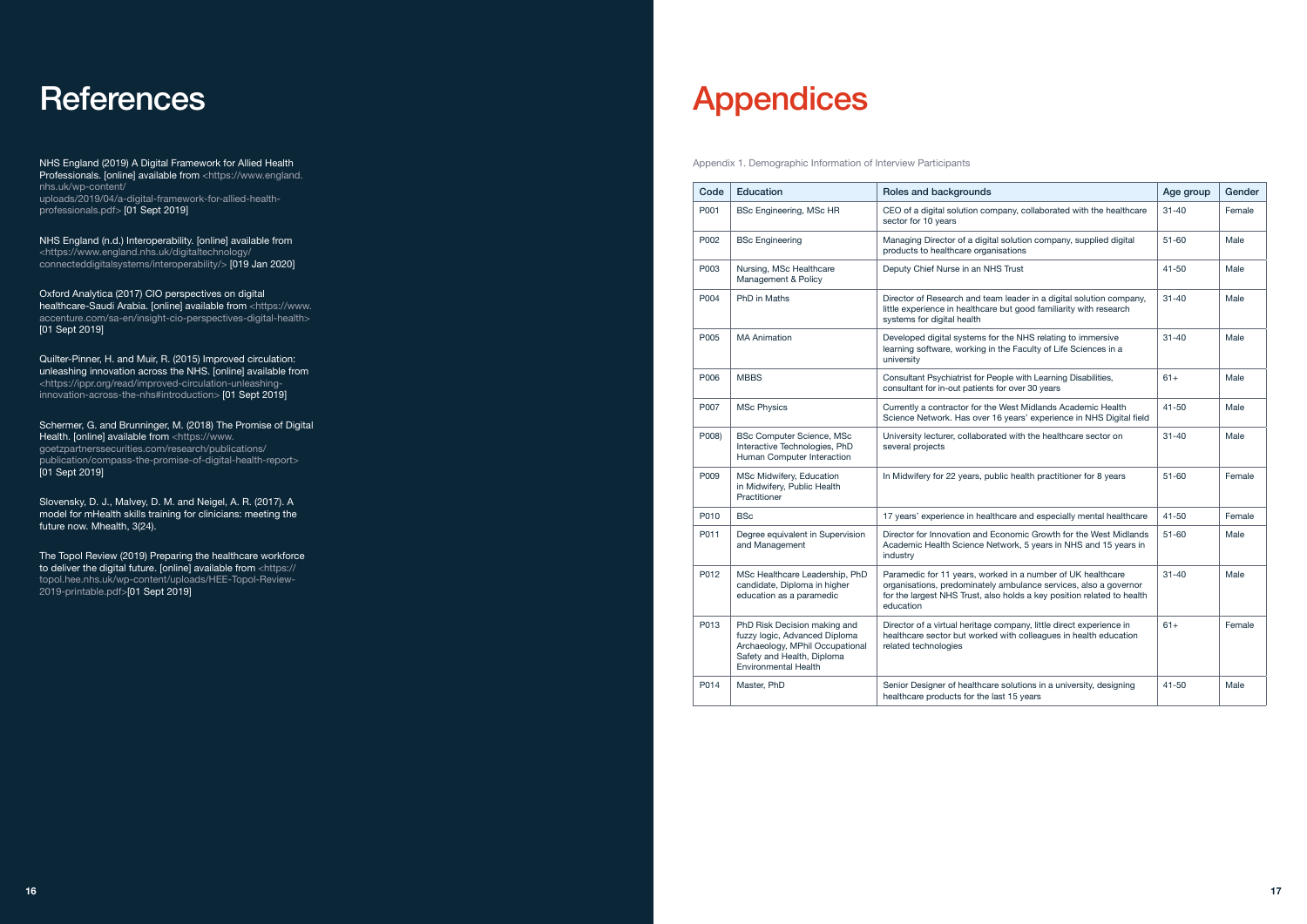## Appendices

Appendix 2: The proposed organizational framework for a model of training and education on core competencies relate to mHealth (Slovensky et al., 2017)



Appendix 3: Framework for person-centred digital literacy (adapted from Jisc (2015) Digital Capacity Framework (Kennedy and Yaldren, 2017)

### Assets and resource optimisation  $\circledcirc$



#### Appendix 4: Effective digital capabilities for AHP services



### Records, assessments and plans

Capture information electronically for use by me and share it with other professionals through the Integrated Digital Care Record.

#### Orders and results management

Use technology to support the ordering of diagnostics and sharing of test results.



#### Increase efficiency to significantly improve the quality and safety of care.

### Decision support

Receive automatic alerts and notifications to help me make the right decisions.



#### Medicines management and optimisation

Ensure people recieve the right combination of medicines every time.



 $\overline{\circ}$ 

#### Remote care

Use remote, mobile and assistive technologies to help me provide care.



#### Transfer of care Use technology to seamlessly transfer patient

information to discharge, admission or referral.